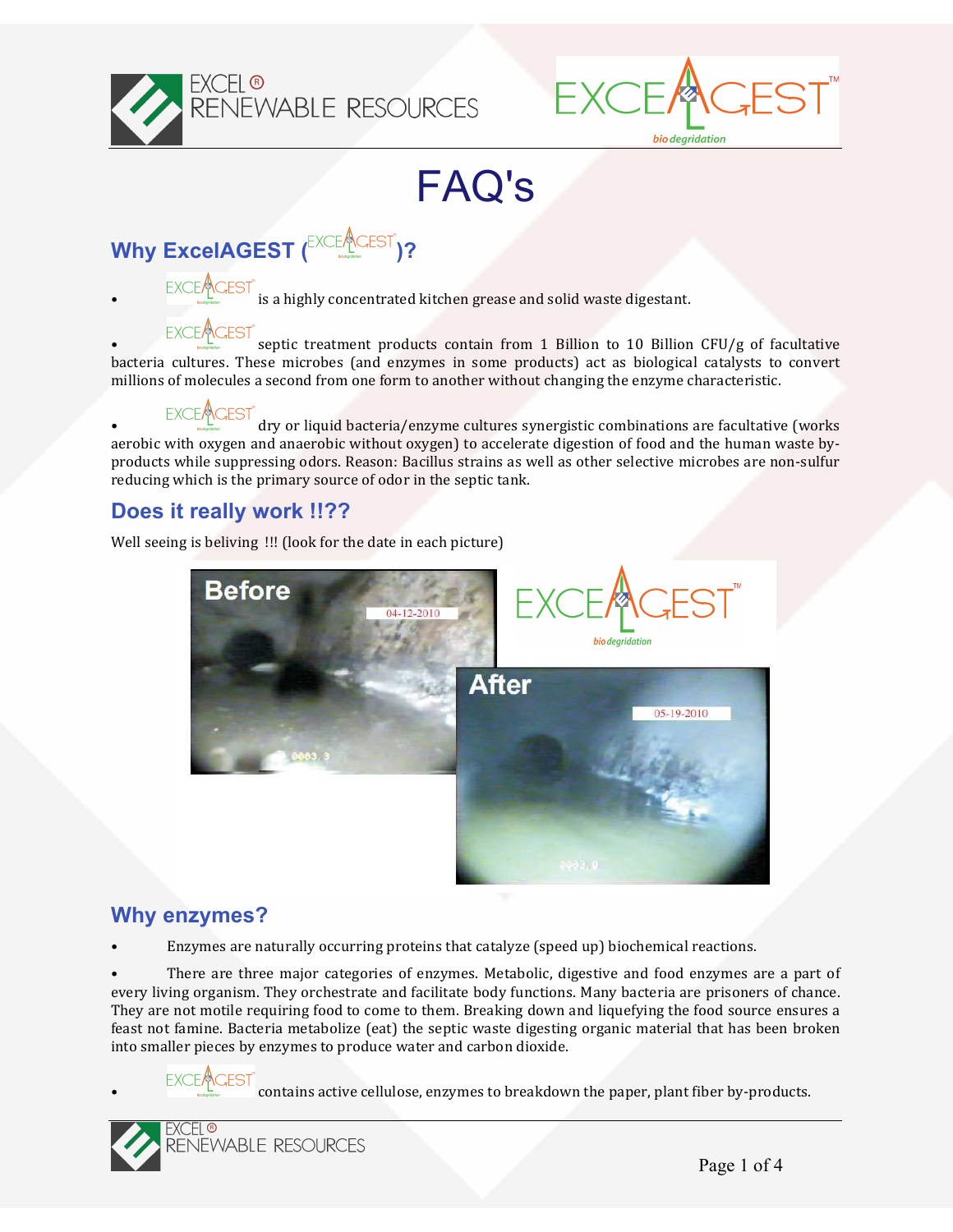

- 
- contains lipase to breakdown fat and grease.
- contains amylase enzymes to breakdown carbohydrates and starches.
- breaks down proteins.

contains minerals, vitamins and amino acids to jump-start and optimize the digestion process when placed in water.

bio degridation

## **If there are natural bacteria present in the septic tank, why EXCEALLED THE ALL SETTING SETTING SETTING SETTING SETTING SETTING SETTING SETTING SETTING SETTING SETTING SETTING SETTING SETTING SETTING SETTING SETTING SETTI needed in a septic system?**

Nature has provided us with a vast diversity of bacterial organisms. Unfortunately, not all bacterial species possess the ability to rapidly digest organic waste and its by-products. Other natural bacteria species utilizes this food and produce foul, unpleasant odors. Lastly, some species of natural bacteria can cause serious illnesses in humans. Licensed septic tank pumpers must treat the waste with harsh chemicals to kill all cultures prior to disposal.

The bacteria used in  $\frac{EXCL^{n}(ES)}{S}$  septic digestants have been carefully selected for the unique ability to digest waste in a safe and odorless manner and are  $100\%$  salmonella free.

## How does EXCEACEST eliminate or reduce odors in septic systems or **other waste treatment applications?**

Odor is a combination of differing chemicals. As bacteria digests (eats) organic waste, they remove the energy from these complex compounds while producing simple gases and water. The result of some bacterial digestion is such foul smelling gases as ammonia, methane and hydrogen sulfide (odor of rotting eggs). They steal electrons from sulfur compounds reducing them including hydrogen sulfide (poisonous and

rotten egg smell). The bacillus bacterial species in digestant takes organic waste and produces carbon dioxide (an odorless gas) and water.  $\frac{EXCE/ACEST}{S}$  is certified non-sulfur reducing.

As the population of  $\frac{EXCLMCES}{S}$  microbes increase, they "take over" the digestion process suppressing other bacteria cultures.

# How does EXCEARGEST reduce grease?

 $\text{Accumulated animal fits and grease is an ideal food source for the } \text{EXCE} \text{ \textdegree} \text{BACC} \text{ \textdegree}$ Our products break down and "eat" fats, oils, and grease (FOG) to produce carbon dioxide, water and most

importantly, more bacteria. Every 20 seconds, the bacteria population doubles EXCEACEST reduce scum and relation  $\frac{EXCEA}{E}$ sludge build-up?

Scum and sludge provides an energy-rich food source for  $\frac{1}{\sqrt{2}}$  eco-friendly bacteria. As the food and waste byproducts are digested, you will find the working system volume will approach the design



KCEL ® RENEWABLE RESOURCES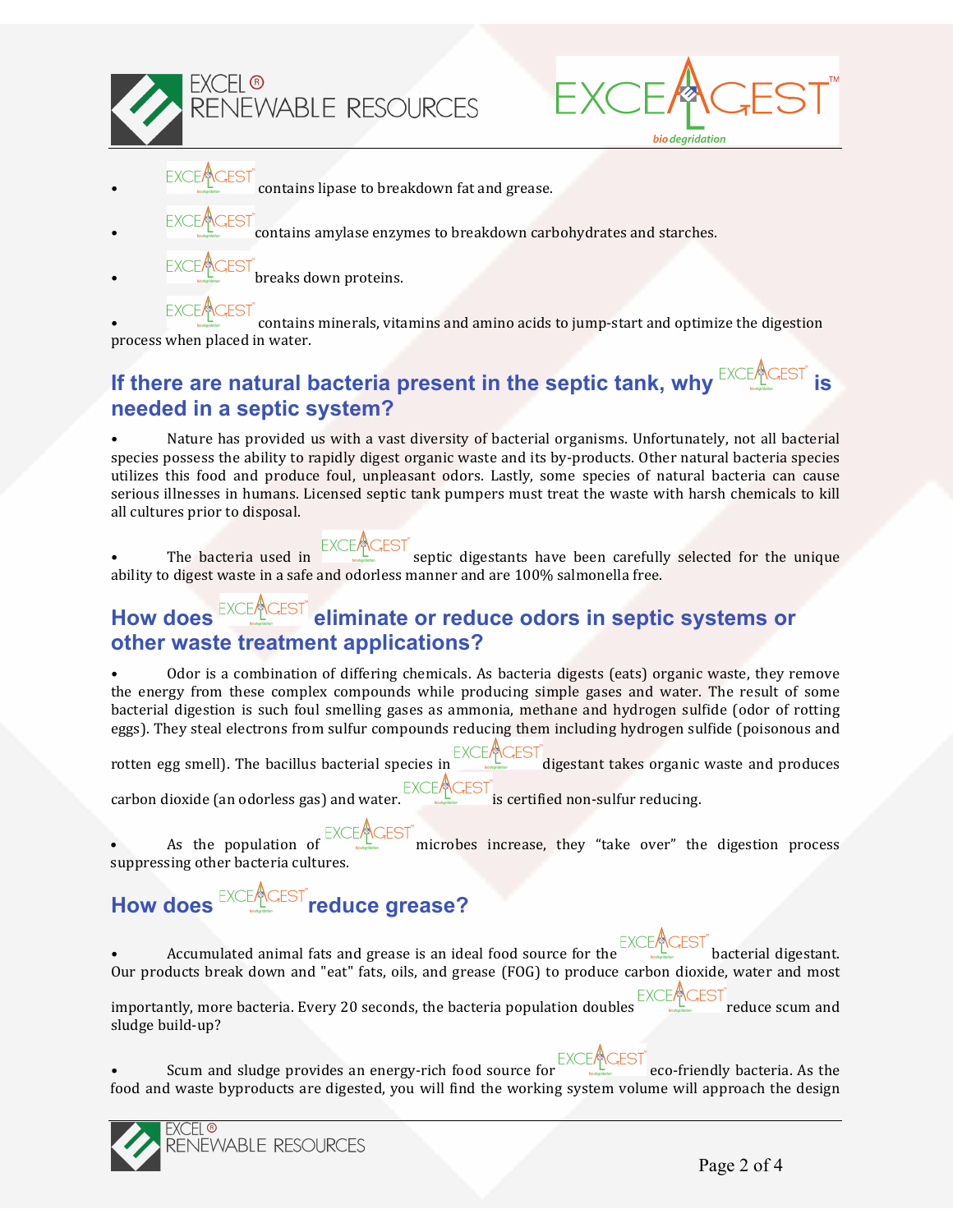



bio degridation

and flow capacity you had when it was first installed.

## **When and how is EXCEALGEST added to the septic or grease treatment system?**

Add bacterial digestant at periods of lowest waste flowrate. At bedtime, or when leaving for work, is

normally the ideal time for the addition of  $\frac{E \times CE / E \cup EF}{E}$  to your septic tank or waste holding system. Add the pre-measured septic Bio-Paks or measured dose in our septic Economy Paks as described on the label. This minimizes washing bacteria out of tank. Other product options are available in multiple concentrations and packaging.

## **Why are maintenance doses required? Doesn't natural reproduction of the bacteria take care of it?**

The key to bacterial digestion of waste is a large healthy population. The higher the number of "good" bacteria present, the faster organic materials are broken down into the non-toxic molecules of carbon dioxide

and water. By increasing the number of "good" bacteria, EXCEMCEST<br>ensures that the desired goal is met. Regular use will establish thriving colonies of healthy "good" bacteria to provide continuous uninterrupted digestion. Over time, bacteria are removed by water flow into the leach field. The use of strong detergents and disinfectants kills all bacteria upon contact. In addition, other natural bacteria will attempt to invade and establish themselves in the system.

As the population of  $\sqrt{\text{CEST}^*}$  increases, it "takes over" suppressing other bacteria cultures.

# **What are the contents of EXCEACEST?**

 $\overline{\text{GEST}}^*$  septic products are contain bacillus strains as well as other selective proprietary

bacteria, enzymes and nutrients.  $\frac{EXCEAACEST}{EACEST}$  digestant uses only 100% gram-positive cultured bacteria that produce water and carbon dioxide and the intermediate products of bacterial digestion from proteins, starches and fats. These powerful microbes are unique for their ability to try to use as much of the organic waste as possible for growth and replication to maintain the colonies. Enzymes and nutrients break down the food source making it easy to digest.

# $\overline{H}^{\text{EST}}$  safe? Are there any special handling or storage problems?

 $\text{EXEC}_\text{ACEST}^{\text{ACEST}}$  bacteria cultures are grown in a state of the art fermenter. Each batch is carefully screened to remove the chance contamination by pathogenic (harmful) bacteria. EXCEACESTEXCEACEST is authorized for use in federally inspected facilities and meet Federal Specification P-C-4400. The culture is

# Are EXCEMCEST products used in municipal wastewater treatment?

shipped as a dry powder, in a stable "spore form" for easy and safe handling.

 $\text{EXEC}_\text{C}\text{EST}$ <br>Technologies has a full product line for municipal and industrial wastewater treatment facilities. The same types selective bacteria are utilized in these process but the formulations are a little